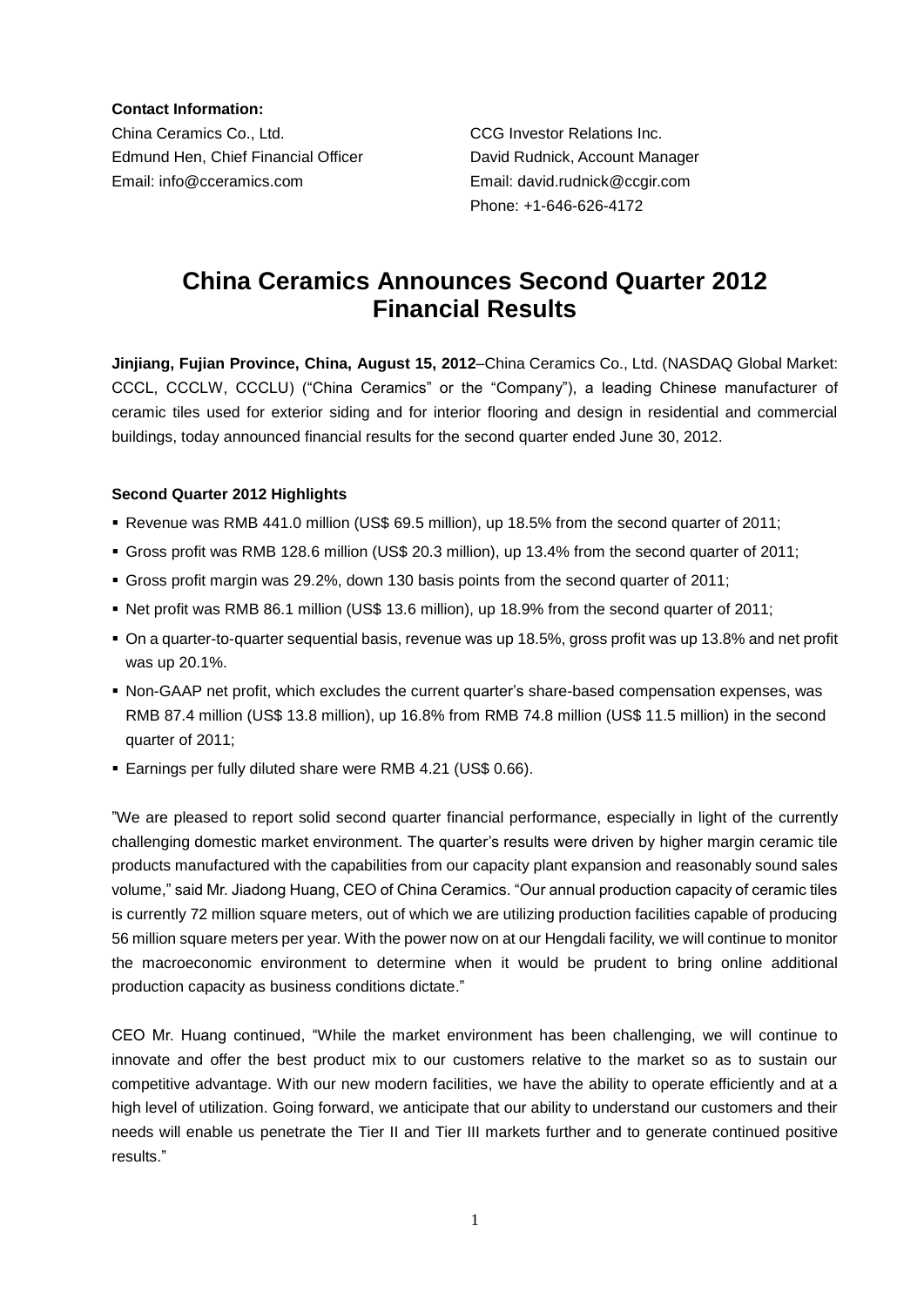#### **Second Quarter 2012 Results**

**Revenue** for the second quarter ended June 30, 2012 was RMB 441.0 million (US\$ 69.5 million), up 18.5% from RMB 372.3 million (US\$ 57.3 million) for the second quarter ended June 30, 2011. The year-over-year increase in revenue was primarily driven by a 19.9% increase in the average selling price of ceramic tiles to RMB 32.5 per square meter in the second quarter of 2012 from RMB 27.1 per square meter in the comparable quarter of 2011 due to a change in the sales mix, with more sales coming from the higher-priced rustic series of ceramic tiles that are being produced in the Company's Hengdali facility.

**Gross profit** for the second quarter ended June 30, 2012 was RMB 128.6 million (US\$ 20.3 million), up 13.4% from RMB 113.4 million (US\$ 17.5 million) for the second quarter ended June 30, 2011. The year-over-year increase in gross profit was mostly driven by the higher average selling prices of our tiles in the most recent quarter. Of the cost of sales for the second quarter ended June 30, 2012, RMB 4.8 million (US\$ 0.8 million) related to a provision for inventory that was aging. Gross profit margin was 29.2% for the second quarter ended June 30, 2012 compared to 30.5% for the same period in 2011. The year-over-year decrease in gross profit margin was driven by increased material cost, labor cost and inventory provision.

**Administrative expenses** for the second quarter ended June 30, 2012 were RMB 7.1 million (US\$ 1.1 million), down 26.0% from RMB 9.6 million (US\$ 1.5 million) in the second quarter of 2011. The year-over-year decrease in administrative expenses was primarily due to a reduction to RMB 1.3 million (US\$ 0.2 million) of non-cash share-based compensation expenses related to the 2010 Incentive Compensation Plan, which is designed to retain directors and senior management. The comparable non-cash share-based expenses were RMB 2.4 million (US\$ 0.4 million) in the same period in 2011. It is expected that additional non-cash share-based compensation expenses of approximately RMB 5.1 million (US\$ 0.8 million) will be incurred from July 2012 to January 2014.

**Profit before taxation** for the second quarter ended June 30, 2012 was RMB 115.6 million (US\$ 18.2 million), up 18.1% from RMB 97.9 million (US\$ 15.1 million) in the second quarter of 2011. The year-over-year increase in profit from operations was the result of higher gross profit as well as lower administrative expenses.

**Net profit** for the second quarter ended June 30, 2012 was RMB 86.1 million (US\$ 13.6 million), up 18.9% from RMB 72.4 million (US\$ 11.1 million) in the same period of 2011. The year-over-year increase in net profit was the result of higher gross profit as well as the aforementioned lower administrative expenses.

**Earnings per fully diluted share** were RMB 4.21 (US\$ 0.66) for the second quarter ended June 30, 2012, up 6.0% from RMB 3.97 (US\$ 0.61) over the same period in 2011. Earnings per fully diluted share in the second quarter of 2012 were computed using 20.4 million shares, while net earnings per fully diluted share in the second quarter of 2011 were computed using 18.3 million shares.

**Non-GAAP profit before taxation,** which excludes share-based compensation expenses, was RMB 117.0 million (US\$ 18.4 million) in the second quarter ended June 30, 2012, up 16.7% from RMB 100.3 million (US\$ 15.4 million) in 2011.

**Non-GAAP net profit,** which excludes share-based compensation expenses, was RMB 87.4 million (US\$ 13.8 million) in the second quarter ended June 30, 2012, an increase of 16.8% from 74.8 million (US\$ 11.5 million) in the second quarter of 2011.

**Non-GAAP earnings per fully diluted share,** which excludes share-based compensation expenses, was RMB 4.28 (US\$ 0.67) in the second quarter ended June 30, 2012, up 4.4% from RMB 4.10 (US\$ 0.63) in the same period of 2011.

#### **Six Months 2012 Results**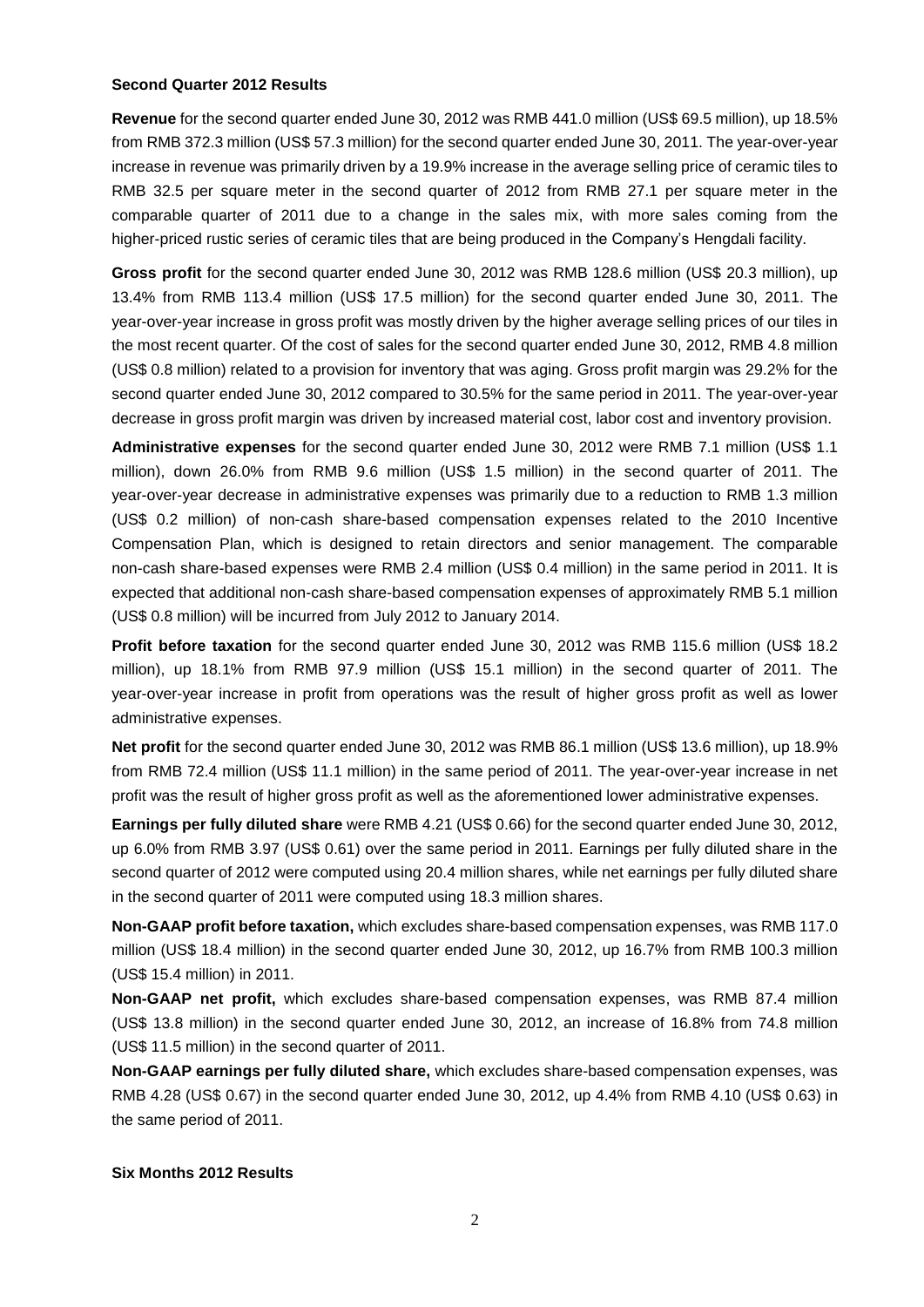Revenue for the six months ended June 30, 2012 increased by 19.6% to RMB 813.3 million (US\$ 128.6 million) compared to the six months ended June 30, 2011. Gross profit was RMB 241.6 million (US\$ 38.2 million), up 15.8% from RMB 208.7 million (US\$ 32.0 million) in the six months ended June 30, 2011. Gross margin was 29.7% compared to 30.7% in the same period of 2011. Selling expenses were RMB 5.8 million (US\$ 0.9 million), compared to RMB 5.6 million (US\$ 0.9 million) in the same period of 2011. Administrative expenses were RMB 16.7 million (US\$ 2.6 million), compared to RMB 25.2 million (US\$ 3.9 million) for the same period of 2011. Net profit for the six months ended June 30, 2012 was RMB 157.7 million (US\$ 24.9 million), up 24.8% from the same period of 2011. Non-GAAP net profit, which excludes share-based compensation expenses, was RMB 160.8 million (US\$ 25.4 million) for the six months ended June 30, 2012, an increase of 18.3% from RMB 135.9 million (US\$ 20.8 million) in the same period of 2011. Earnings per fully diluted share were RMB 7.72 (US\$ 1.22) for the six months ended June 30, 2012 and RMB 7.87 (US\$ 1.24) on a non-GAAP basis, up from RMB 6.93 (US\$ 1.06) and RMB 7.45 (US\$ 1.14) on a non-GAAP basis in the same period of 2011. Earnings per fully diluted share for the first half of 2012 were computed using 20.4 million shares while net earnings per fully diluted share for the first half of 2011 were computed using 18.3 million shares.

#### **Second Quarter 2012 Statements of Selected Financial Position Items**

- Cash and bank balances were RMB 78.3 million (US\$ 12.3 million) as of June 30, 2012, compared with RMB 42.1 million (US\$ 6.7 million) as of December 31, 2011. The increase in cash and bank balances was the result of sustained revenues and no capital expenditures during the quarter ended June 30, 2012.
- Inventory turnover was 99 days as of June 30, 2012 compared with 84 days as of December 31, 2011. The increase in inventory turnover reflects a normal pattern when we introduce a new series of ceramic tiles, which would temporarily be slower moving as we produce a certain amount of the tiles to have available for developers to test, while thereafter the new series would only be produced in accordance with actual customer orders.
- Trade receivables turnover was 109 days as of June 30, 2012 compared with 93 days as of December 31, 2011. The Company's trade receivables include a 17% value-added-tax ("VAT"), whereas reported revenue is net of VAT. Trade receivables turnover excluding VAT amounts was 94 days as of June 30, 2012 compared with 79 days as of December 31, 2011. The average turnover days were within the Company's past normal collection range period.
- Trade payables turnover was 81 days as of June 30, 2012 compared with 77 days as of December 31, 2011. The average turnover days were within the Company's normal credit period.

#### **Liquidity and Capital Resources**

**Cash flow generated from operating activities** was RMB 52.0 million (US\$ 8.2 million) for the quarter ended June 30, 2012, compared to RMB 2.1 million (US\$ 0.3 million) of cash flow generated from operating activities in the same period in 2011. The year-over-year increase of RMB 49.9 million (US\$ 7.9 million) was mainly due to the increase in revenue.

**Cash flow generated from investing activities** in the quarter ended June 30, 2012 was RMB 0.1 million (US\$ 0.02 million) due from interest received, compared to RMB 75.3 million (US\$ 11.7 million) of cash flow used in investing activities in the same period of 2011, which was primarily due to the acquisition of property, plant and equipment.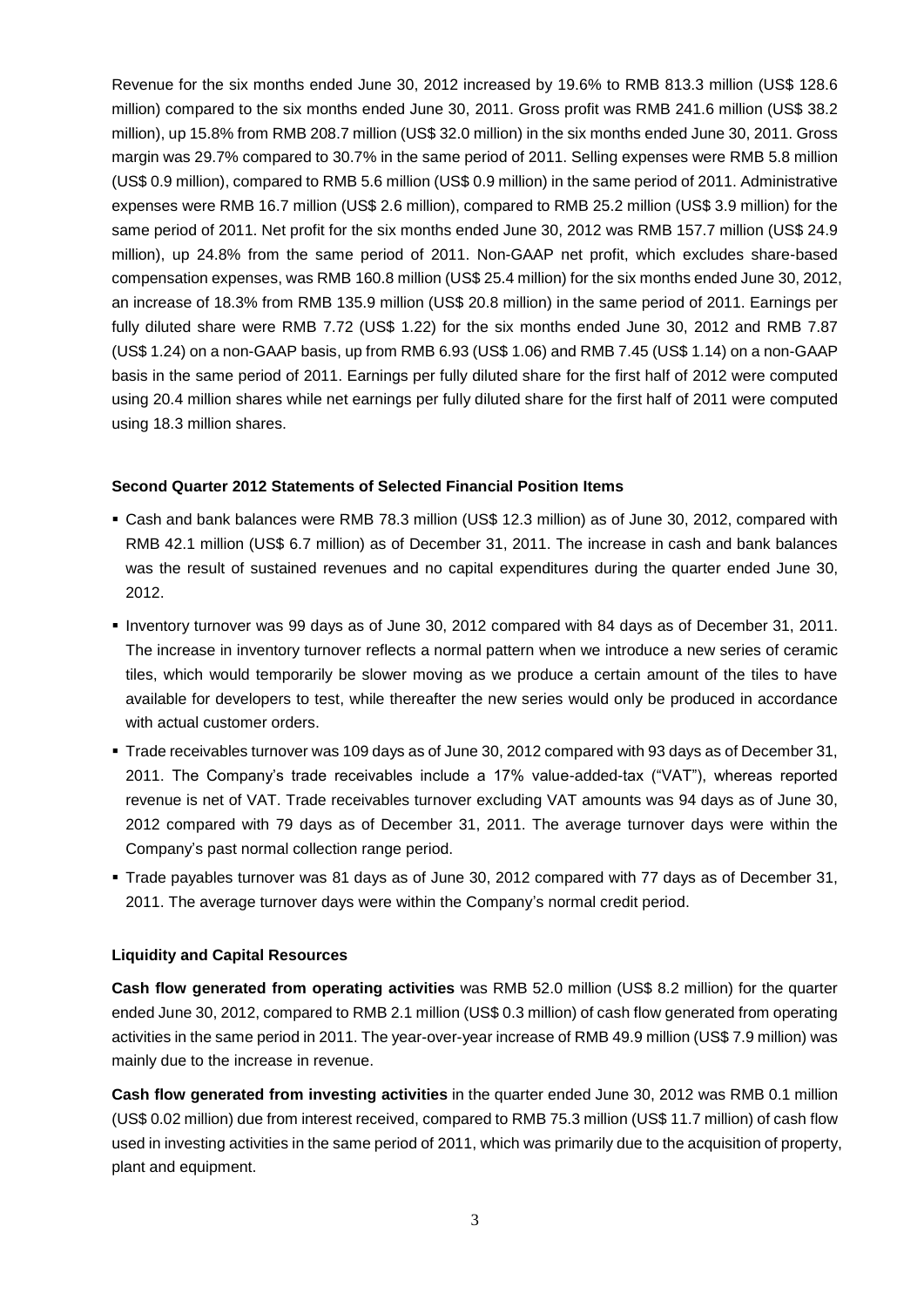**Cash flow used in financing activities** was RMB 50.0 million (US\$ 7.9 million) due to the repayment of bank borrowings for the quarter ended June 30, 2012, as compared to RMB 40.0 million (US\$ 6.1 million) for the quarter ended June 30, 2011

#### **Plant Expansion and Capital Expenditures Update**

The Company's Hengda facility has an annual production capacity of 42 million square meters of ceramic tiles, having undergone a facility expansion and other capital improvements in fiscal 2010 and fiscal 2011. China Ceramics is currently utilizing the full productive capacity at its Hengda facility. The Company's Hengdali facility underwent Phase II of its expansion program in the fourth quarter of 2011 and the first quarter of 2012, which increased its annual production capacity of ceramic tiles from 10 million square meters to 30 million square meters. However, consistent with our previously stated plan to bring online additional capacity at the facility as determined by market demand, the Company is currently utilizing plant facilities at Hengdali capable of producing only 14 million square meters of ceramic tiles annually. In total, the Company is utilizing annual production capacity of 56 million square meters out of a potential annual productive capacity of 72 million square meters of ceramic tiles.

Management reviews the levels of capital expenditures throughout the year and makes adjustments to its capital expenditures subject to market conditions. The Company had no capital expenditures in the first and second quarters of 2012. Whether the Company engages in capital expenditures in the second half of 2012 will be subject to the business outlook at that time. Management has determined to delay the further expansion of the Hengdali facility that had been previously planned (which would have increased production capacity by an additional 14 million square meters of ceramic tiles annually) given current business conditions.

#### **Business Outlook**

China Ceramics generated solid year-to-year operating results in the second quarter of 2012 attributable to a continued improvement in its product mix as the Company's business continues to transition from lower margin tiles products to higher margin, more advanced and better performing ceramic tiles. The products being produced at its Hengdali facility, in particular, enabled China Ceramics to increase its average selling prices by 19.9% in the second quarter relative to the comparable year-ago quarter following similar year-ago comparisons in the previous two quarters. An improved product mix led to solid revenue and earnings growth and cash flow generation in the second quarter, though at a somewhat less robust rate than occurred in previous same period year-to-year comparisons. As indicated, the Company's financial results in future periods may not improve at the same rate as in past periods due to the Company's rapid facility expansion in the last couple of years. Further, the slowing economy in China is likely to have an adverse effect on the demand for the Company's products.

In the second quarter of 2012, the Company's sales volume (the amount of square meters of ceramic tile sold) fell by 1.2%, which the Company attributes to a slowdown in construction activity and real estate development in China. This follows only a modest increase in sales volume of 2.5% in the first quarter of 2012. The Company anticipates that a possible slowing of its sales volume could continue in 2012 caused by the overall slowing in economic conditions in China. The sales volume in the second quarter of 2012 represented a 15.8% increase from that of the first quarter of 2012, which is attributable to the seasonality of the Company's business, consistent with the trend of past years. The current utilization of the Company's two plant facilities based on the production capacity divided by the amount of "on-line" production capacity (56 million square meters annually) is currently 96.3%, which is indicative of the efficiency of production capacity currently in use.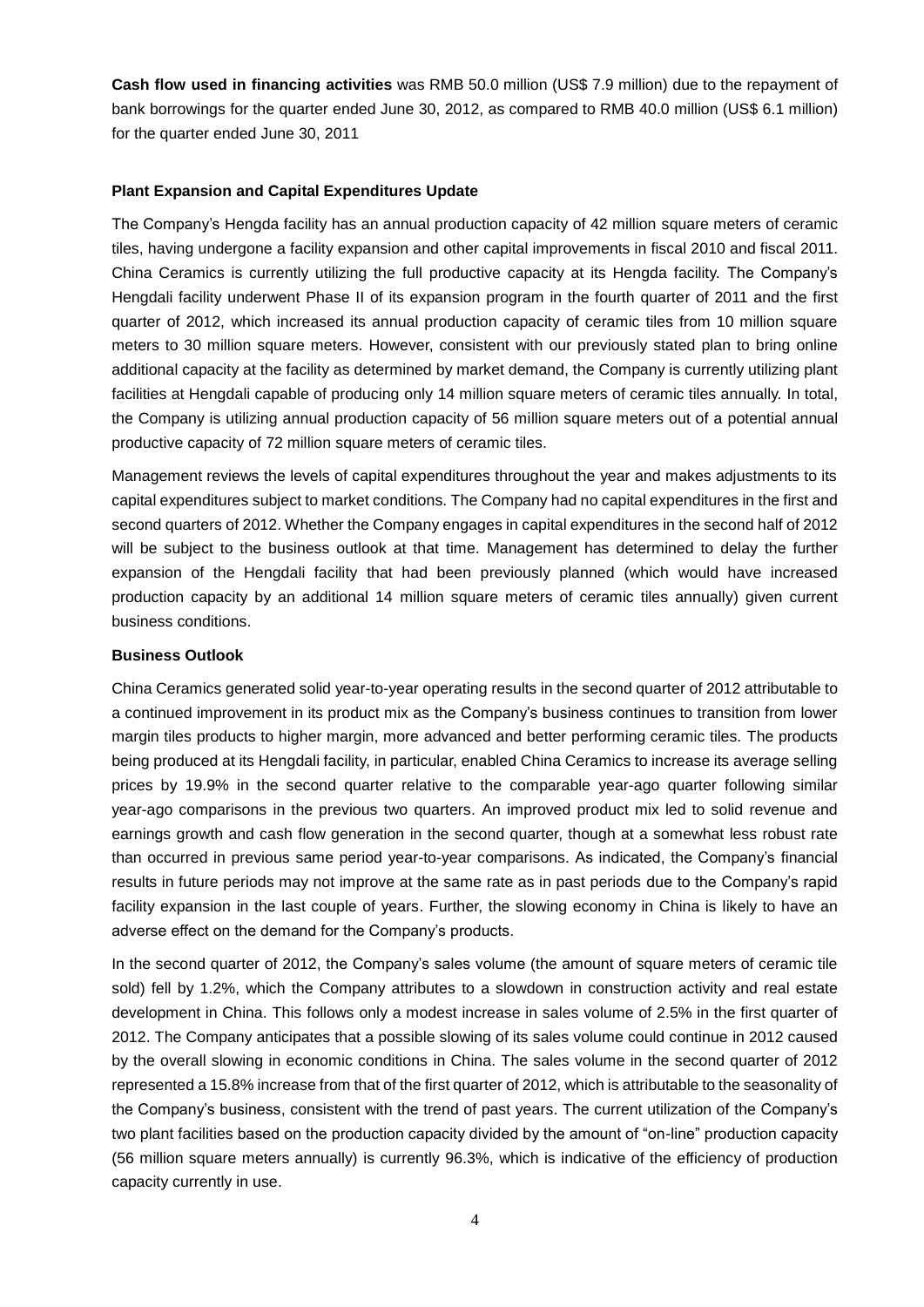The Company's backlog of orders for delivery in the third quarter of 2012 is approximately RMB 385.9 million (US\$ 60.7 million), representing a year-over-year decrease of 5.2% compared to the third quarter of 2011. This year-over-year comparison is significantly changed from that of previous quarters reflecting the impact of weaker customer demand. The Company estimates that its sales volume of ceramic tiles in the third quarter of 2012 will be approximately 12.2 million square meters.

Given the slowdown in domestic demand, the Company believes it unlikely that it will bring online the unused production capacity at its Hengdali facility until macroeconomic conditions change, and that its annual production capacity will remain at its current level of 56 million square meters of ceramic tiles for the remainder of 2012.

To mitigate the effects of slowing demand, the Company will maintain its currently wide range of product offerings and augment it with new products from its research and development program, which has the potential to result in products that realize higher margins. The Company believes that a core competitive advantage is its ability to innovate and introduce new products into the product mix that it offers to its customers. China Ceramics' new plant facilities also offer new design and production capabilities as well as the ability to operate more efficiently.

In addition, the Company plans to expand its distribution network and heighten its direct sales efforts to large developers. The Company will continue to focus on Tier II and Tier III cities where it believes conditions are generally more stable relative to more volatile Tier I cities.

## **Conference Call Information**

The Company will host a conference call at 8:00 am ET on Wednesday, August 15, 2012. Listeners may access the call by dialing +1 (866) 395-5819 five to ten minutes prior to the scheduled conference call time. International callers should dial +1 (706) 643-6986. The conference participant pass code is 17678224. A replay of the conference call will be available for 14 days starting from 11:00 pm ET on August 15, 2012. To access the replay, dial +1 (855) 859-2056. International callers should dial +1 (404) 537-3406. The pass code is 17678224 for the replay.

## **About China Ceramics Co., Ltd**

China Ceramics Co., Ltd. is a leading manufacturer of ceramic tiles in China. The Company's ceramic tiles are used for exterior siding, interior flooring, and design in residential and commercial buildings. China Ceramics' products, sold under the "Hengda" or "HD", "Hengdeli" or "HDL", the "TOERTO" and "WULIQIAO" brands, and the "Pottery Capital of Tang Dynasty" brands, are available in over 2,000 style, color and size combinations and are distributed through a network of exclusive distributors as well as directly to large property developers. For more information, please visit [http://www.cceramics.com.](http://www.cceramics.com/)

## **Currency Convenience Translation**

The Company's financial information is stated in Renminbi ("RMB"). The translation of RMB amounts into United States dollars in the earning release is included solely for the convenience of readers. For statements of financial position data, translation of RMB into U.S. dollars has been made using historic spot exchange rates published by [www.federalreserve.gov.](http://www.federalreserve.gov/) For statements of comprehensive income data and statements of cash flows data, translation of RMB into U.S. dollars has been made using the average of historical daily exchange rates. Such translations should not be construed as representations that RMB amounts could be converted into U.S. dollars at that rate or any other rate, or to be the amounts that would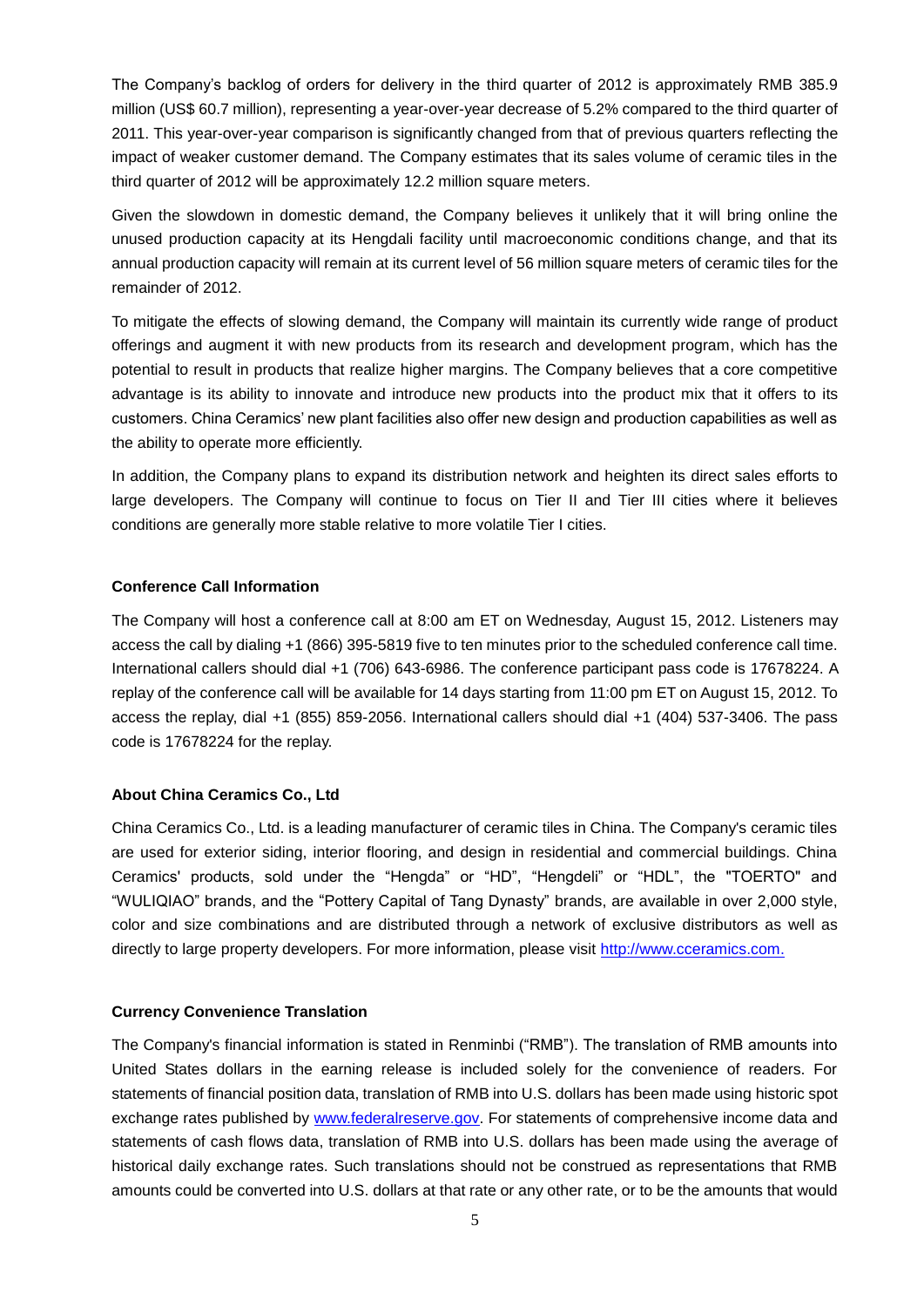have been reported under IFRS.

#### *Safe Harbor Statement*

*Certain of the statements made in this press release are "forward-looking statements" within the meaning and protections of Section 27A of the Securities Act of 1933, as amended, and Section 21E of the Securities Exchange Act of 1934, as amended. Forward-looking statements include statements with respect to our beliefs, plans, objectives, goals, expectations, anticipations, assumptions, estimates, intentions, and future performance, and involve known and unknown risks, uncertainties and other factors, which may be beyond our control, and which may cause the actual results, performance, capital, ownership or achievements of the Company to be materially different from future results, performance or achievements expressed or implied by such forward-looking statements. All statements other than statements of historical fact are statements that could be forward-looking statements. You can identify these forward-looking statements through our use of words such as "may," "will," "anticipate," "assume," "should," "indicate," "would," "believe," "contemplate," "expect," "estimate," "continue," "plan," "point to," "project," "could," "intend," "target" and other similar words and expressions of the future.* 

*All written or oral forward-looking statements attributable to us are expressly qualified in their entirety by this cautionary notice, including, without limitation, those risks and uncertainties described in our annual report on Form 20-F for the year ended December 31, 2011 and otherwise in our SEC reports and filings, including the final prospectus for our offering. Such reports are available upon request from the Company, or from the Securities and Exchange Commission, including through the SEC's Internet website at http://www.sec.gov. We have no obligation and do not undertake to update, revise or correct any of the forward-looking statements after the date hereof, or after the respective dates on which any such statements otherwise are made.*

## **FINANCIAL TABLES FOLLOW**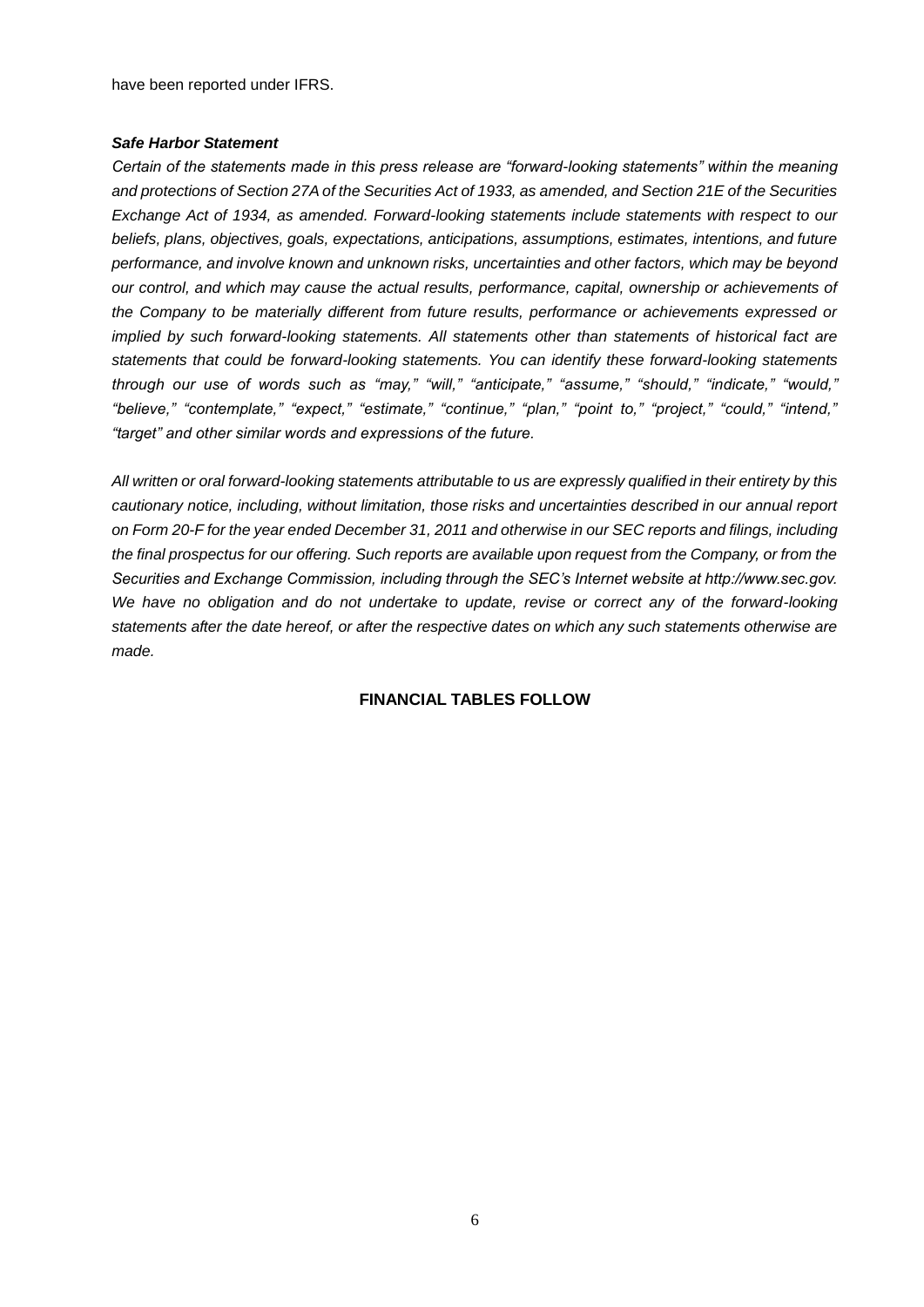## **CHINA CERAMICS CO., LTD. AND ITS SUBSIDIARIES CONDENSED CONSOLIDATED STATEMENTS OF FINANCIAL POSITION (RMB in thousands)**

|                                        | As at<br>June 30, 2012 | As at<br>December 31, 2011 |
|----------------------------------------|------------------------|----------------------------|
|                                        | (Unaudited)            |                            |
| <b>ASSETS AND LIABILITIES</b>          |                        |                            |
| <b>Non-current assets</b>              |                        |                            |
| Property, plant and equipment          | 810,568                | 843,429                    |
| Land use rights                        | 30,932                 | 31,267                     |
| Goodwill                               | 3,735                  | 3,735                      |
| Deferred tax asset                     | 1,460                  |                            |
|                                        | 846,695                | 878,431                    |
| <b>Current assets</b>                  |                        |                            |
| Inventories                            | 334,146                | 291,781                    |
| Trade receivables                      | 515,959                | 473,209                    |
| Prepayments and other receivables      | 7,937                  | 26,377                     |
| Cash and bank balances                 | 78,274                 | 42,149                     |
|                                        | 936,316                | 833,516                    |
| <b>Current liabilities</b>             |                        |                            |
| Trade payables                         | 257,243                | 252,682                    |
| Accrued liabilities and other payables | 48,362                 | 44,349                     |
| Interest-bearing bank borrowings       | 35,000                 | 125,000                    |
| Income tax payable                     | 26,767                 | 35,090                     |
|                                        | 367,372                | 457,121                    |
| <b>Non-current liabilities</b>         |                        |                            |
| Long term borrowings                   | 60,000                 | 60,000                     |
| Deferred tax liabilities               | 1,069                  | 1,087                      |
|                                        | 61,069                 | 61,087                     |
| Net current assets                     | 568,944                | 376,395                    |
| <b>Net assets</b>                      | 1,354,570              | 1,193,739                  |
| <b>EQUITY</b>                          |                        |                            |
| Total shareholders' equity             | 1,354,570              | 1,193,739                  |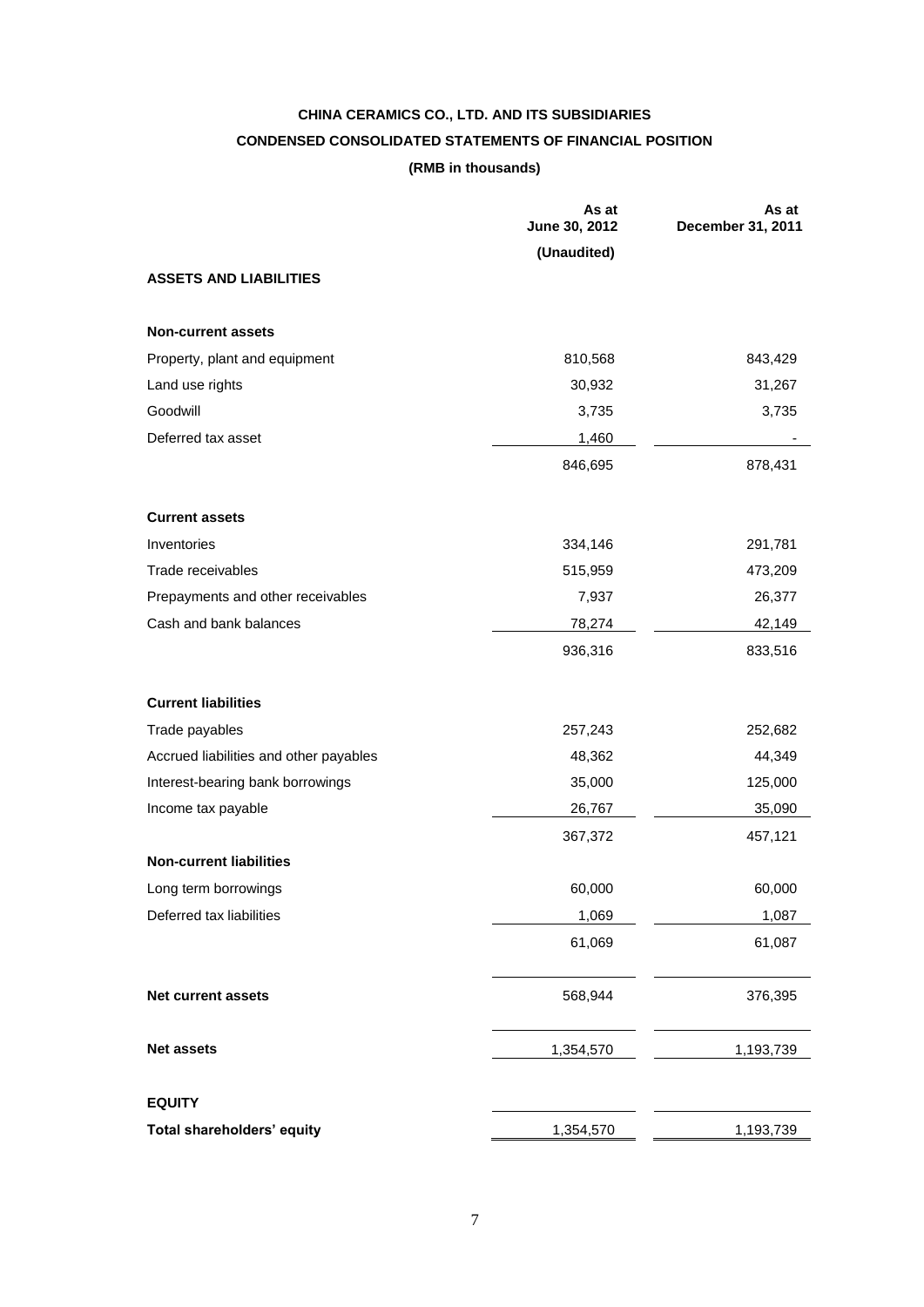## **CHINA CERAMICS CO., LTD. AND ITS SUBSIDIARIES UNAUDITED CONDENSED CONSOLIDATED STATEMENT OF COMPREHENSIVE INCOME (RMB in thousands, except EPS and share data)**

|                                                 |            | Three months ended | Six months ended |            |            |
|-------------------------------------------------|------------|--------------------|------------------|------------|------------|
|                                                 | June 30    | March 31           | June 30          | June 30    | June 30    |
|                                                 | 2012       | 2012               | 2011             | 2012       | 2011       |
|                                                 |            |                    |                  |            |            |
| Revenue                                         | 440,991    | 372,288            | 372,323          | 813,279    | 680,188    |
| <b>Cost of Sales</b>                            | (312,370)  | (259, 280)         | (258,894)        | (571, 650) | (471,448)  |
| Gross profit                                    | 128,621    | 113,008            | 113,429          | 241,629    | 208,740    |
| Selling and distribution<br>expenses            | (2,834)    | (2,962)            | (3,062)          | (5,796)    | (5,596)    |
| Administrative expenses                         | (7, 138)   | (9,593)            | (9,570)          | (16, 731)  | (25, 190)  |
| Finance costs                                   | (2,771)    | (3,570)            | (2,297)          | (6, 341)   | (4, 170)   |
| Other expenses                                  | (237)      | (246)              | (646)            | (483)      | (1,062)    |
| Profit before taxation                          | 115,641    | 96,637             | 97,854           | 212,278    | 172,722    |
| Income tax expense                              | (29, 575)  | (24,966)           | (25, 445)        | (54, 541)  | (46, 302)  |
| Net Profit for the period                       | 86,066     | 71,671             | 72,409           | 157,737    | 126,420    |
| Attributable to:<br>Shareholders of the Company |            |                    |                  |            |            |
| <b>EPS-Basic</b>                                | 4.21       | 3.51               | 3.97             | 7.72       | 6.93       |
| <b>EPS-Diluted</b>                              | 4.21       | 3.51               | 3.97             | 7.72       | 6.93       |
| Shares used in calculating basic<br><b>EPS</b>  |            |                    |                  |            |            |
| Basic                                           | 20,430,838 | 20,430,838         | 18,254,002       | 20,430,838 | 18,254,002 |
| Diluted                                         | 20,430,838 | 20,430,838         | 18,254,002       | 20,430,838 | 18,254,002 |

## **CHINA CERAMICS CO., LTD. AND ITS SUBSIDIARIES**

#### **SALES VOLUME AND AVERAGE SELLING PRICE**

|                                                |            | Three months ended  |            | Six months ended |            |  |
|------------------------------------------------|------------|---------------------|------------|------------------|------------|--|
|                                                | June 30    | March 31<br>June 30 |            | June 30          | June 30    |  |
|                                                | 2012       | 2012                | 2011       | 2012             | 2011       |  |
|                                                |            |                     |            |                  |            |  |
| Sales volume (square<br>meters)                | 13,567,038 | 11.719.104          | 13.734.874 | 25.286.142       | 25,164,119 |  |
| Average Selling Price (in<br>RMB/square meter) | 32.5       | 31.8                | 27.1       | 32.2             | 27.0       |  |
| Average Selling Price (in<br>USD/square meter) | 5.1        | 5.0                 | 4.2        | 5.1              | 4.1        |  |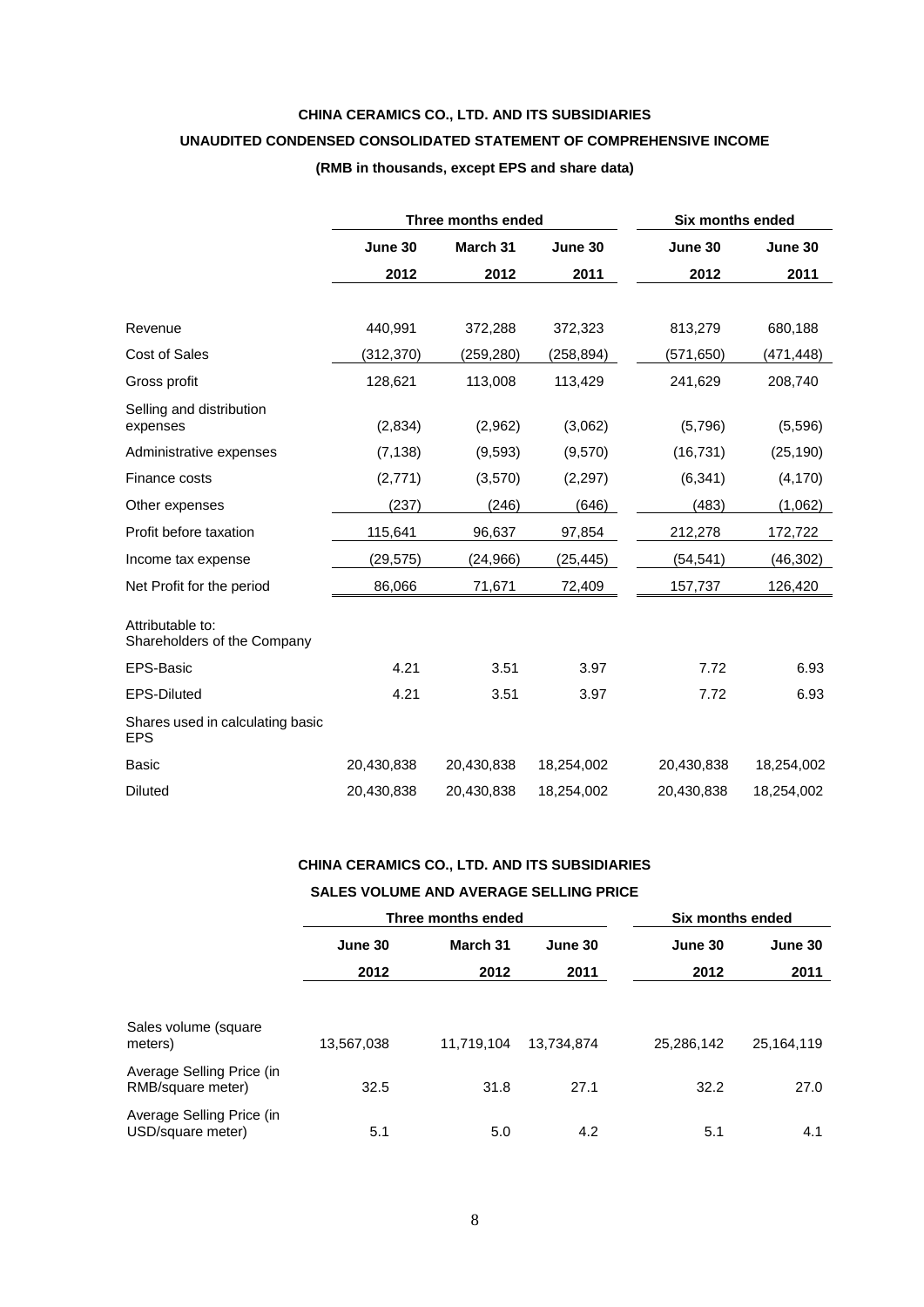## **CHINA CERAMICS CO., LTD. AND ITS SUBSIDIARIES UNAUDITED CONDENSED CONSOLIDATED STATEMENTS OF CASH FLOWS (RMB in thousands)**

|                                         |           | Three months ended |           | <b>Six months ended</b> |            |
|-----------------------------------------|-----------|--------------------|-----------|-------------------------|------------|
|                                         | June      | March              | June      | June                    | June       |
|                                         | 30        | 31                 | 30        | 30                      | 30         |
|                                         | 2012      | 2012               | 2011      | 2012                    | 2011       |
|                                         |           |                    |           |                         |            |
| Cash flows from operating activities    |           |                    |           |                         |            |
| Profit before taxation                  | 115,641   | 96,637             | 97,854    | 212,278                 | 172,722    |
| Adjustments for                         |           |                    |           |                         |            |
| Amortization of land use rights         | 168       | 167                | 168       | 335                     | 335        |
| Depreciation of property, plant         |           |                    |           |                         |            |
| and equipment                           | 16,413    | 16,448             | 11,309    | 32,861                  | 20,127     |
| Loss on disposal of property,           |           |                    |           |                         |            |
| plant and equipment                     |           |                    | 739       |                         | 842        |
| Provision for inventory                 | 4,805     | 1,035              |           | 5,840                   |            |
| Share-based compensation                | 1,310     | 1,761              | 2,407     | 3,071                   | 9,518      |
| Finance costs                           | 2,520     | 3,570              | 2,297     | 6,090                   | 4,170      |
| Interest income                         | (116)     | (103)              | (113)     | (219)                   | (335)      |
| Operating profit before working capital |           |                    |           |                         |            |
| changes                                 | 140,741   | 119,515            | 114,661   | 260,256                 | 207,379    |
| Increase in inventories                 | (5, 341)  | (42, 864)          | (41, 697) | (48, 205)               | (78, 322)  |
| (Increase)/decrease in trade            |           |                    |           |                         |            |
| receivables                             | (77, 282) | 34,532             | (94,909)  | (42, 750)               | (152, 642) |
| (Increase)/decrease in other            |           |                    |           |                         |            |
| receivables and prepayments             | 11,622    | 6,818              | (1,025)   | 18,440                  | (9,799)    |
| Increase/(decrease) in trade payables   | 10,733    | (6, 173)           | 39,630    | 4,560                   | 67,629     |
| Increase/(decrease) in accrued          |           |                    |           |                         |            |
| liabilities and other payables          | 1,340     | 2,940              | 4,465     | 4,280                   | (1,551)    |
| Cash generated from operations          | 81,813    | 114,768            | 21,125    | 196,581                 | 32,694     |
| Interest paid                           | (2,771)   | (3,586)            | (2, 297)  | (6, 357)                | (4, 170)   |
| Income tax paid                         | (27,001)  | (37, 340)          | (16, 718) | (64, 341)               | (41, 620)  |
|                                         |           |                    |           |                         |            |
| Net cash generated from/(used in)       |           |                    |           |                         |            |
| operating activities                    | 52,041    | 73,842             | 2,110     | 125,883                 | (13,096)   |
| Cash flows from investing activities    |           |                    |           |                         |            |
| Proceed from disposal of property,      |           |                    |           |                         |            |
| plant and equipment                     |           |                    | 4,801     |                         | 5,509      |
| Acquisition of property, plant and      |           |                    |           |                         |            |
| equipment                               |           |                    | (80, 223) |                         | (244, 464) |
| Interest received                       | 116       | 103                | 113       | 219                     | 335        |
|                                         |           |                    |           |                         |            |
| Net cash generated from/(used in)       |           |                    |           |                         |            |
| investing activities                    | 116       | 103                | (75, 309) | 219                     | (238, 620) |
|                                         |           |                    |           |                         |            |
| Cash flows from financing activities    |           |                    |           |                         |            |
| Bank borrowings obtained                |           |                    | 71,200    |                         | 71,200     |
| Repayment of short-term loans           | (50,000)  | (40,000)           | (31, 200) | (90,000)                | (31, 200)  |
|                                         |           |                    |           |                         |            |
| Net cash generated from/(used in)       |           |                    |           |                         |            |
| financing activities                    | (50,000)  | (40,000)           | 40,000    | (90,000)                | 40,000     |
| Net increase/(decrease) in cash and     |           |                    |           |                         |            |
| cash equivalents                        | 2,157     | 33,945             | (33, 199) | 36,102                  | (211, 716) |
| Cash and cash equivalents,              |           |                    |           |                         |            |
| beginning of period                     | 76,091    | 42,149             | 84,923    | 42,149                  | 263,495    |
| Effect of foreign exchange rate         |           |                    |           |                         |            |
| differences                             | 26        | (3)                | (78)      | 23                      | (133)      |
|                                         |           |                    |           |                         |            |
| Cash and cash equivalents,              |           |                    |           |                         |            |
| end of period                           | 78,274    | 76,091             | 51,646    | 78,274                  | 51,646     |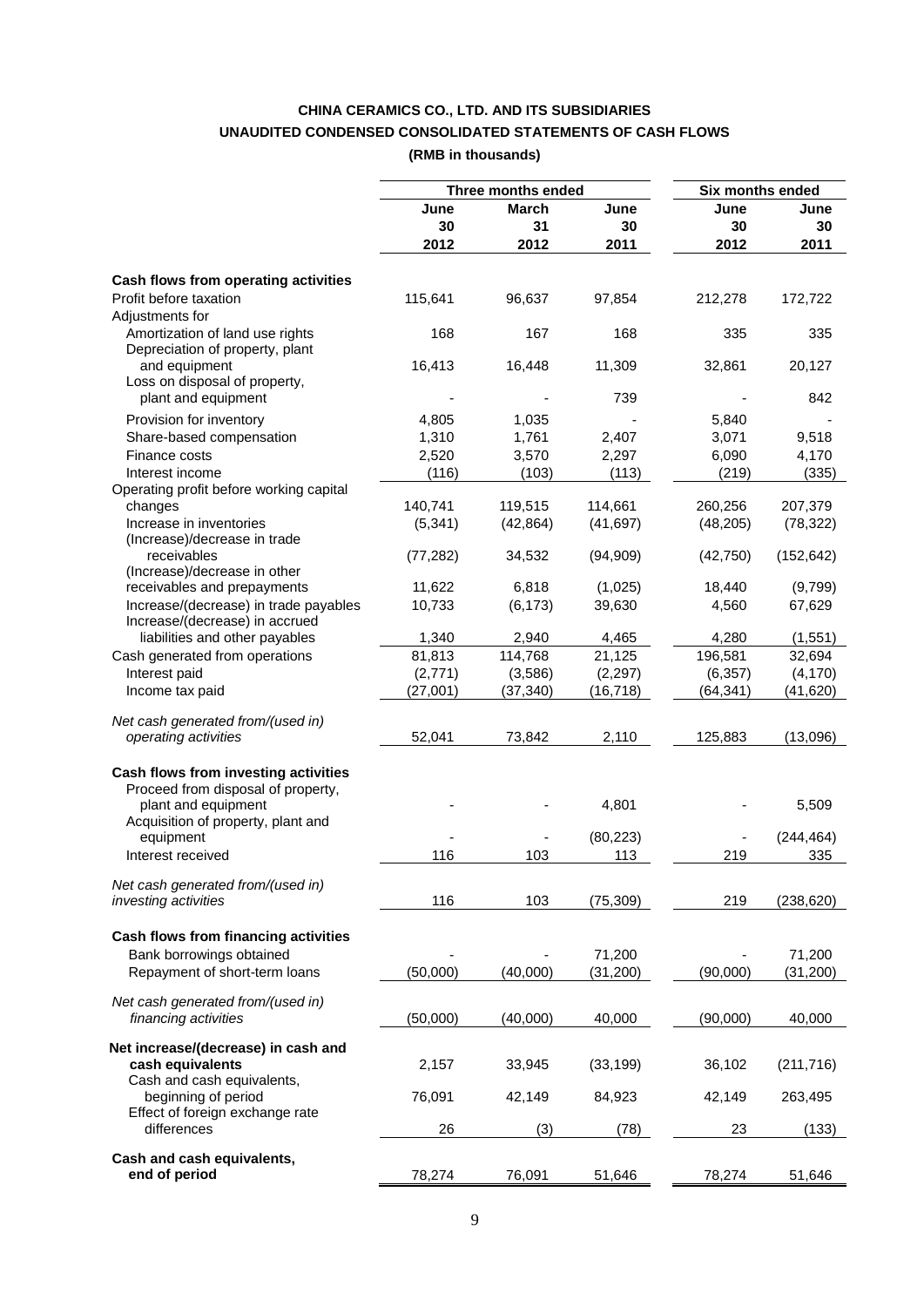## **CHINA CERAMICS CO., LTD. AND ITS SUBSIDIARIES UNAUDITED CONDENSED CONSOLIDATED STATEMEMTS OF FINANCIAL POSITION (U.S Dollar in thousands)**

|                                        | As at<br>June 30, 2012 | As at<br>December 31, 2011 |
|----------------------------------------|------------------------|----------------------------|
| <b>ASSETS AND LIABILITIES</b>          |                        |                            |
| <b>Non-current assets</b>              |                        |                            |
| Property, plant and equipment          | 127,588                | 134,007                    |
| Land use rights                        | 4,869                  | 4,968                      |
| Goodwill                               | 588                    | 593                        |
| Deferred tax asset                     | 230                    |                            |
|                                        | 133,275                | 139,568                    |
| <b>Current assets</b>                  |                        |                            |
| Inventories                            | 52,597                 | 46,359                     |
| Trade receivables                      | 81,215                 | 75,185                     |
| Prepayments and other receivables      | 1,249                  | 4,191                      |
| Cash and bank balances                 | 12,321                 | 6,697                      |
|                                        | 147,382                | 132,432                    |
| <b>Current liabilities</b>             |                        |                            |
| Trade payables                         | 40,492                 | 40,147                     |
| Accrued liabilities and other payables | 7,612                  | 7,047                      |
| Interest-bearing bank borrowings       | 5,509                  | 19,860                     |
| Income tax payable                     | 4,213                  | 5,575                      |
|                                        | 57,826                 | 72,629                     |
| <b>Non-current liabilities</b>         |                        |                            |
| Long term borrowings                   | 9,444                  | 9,533                      |
| Deferred tax liabilities               | 168                    | 173                        |
|                                        | 9,612                  | 9,706                      |
| <b>Net current assets</b>              | 89,556                 | 59,803                     |
| <b>Net assets</b>                      | 213,219                | 189,665                    |
| <b>EQUITY</b>                          |                        |                            |
| Total shareholders' equity             | 213,219                | 189,665                    |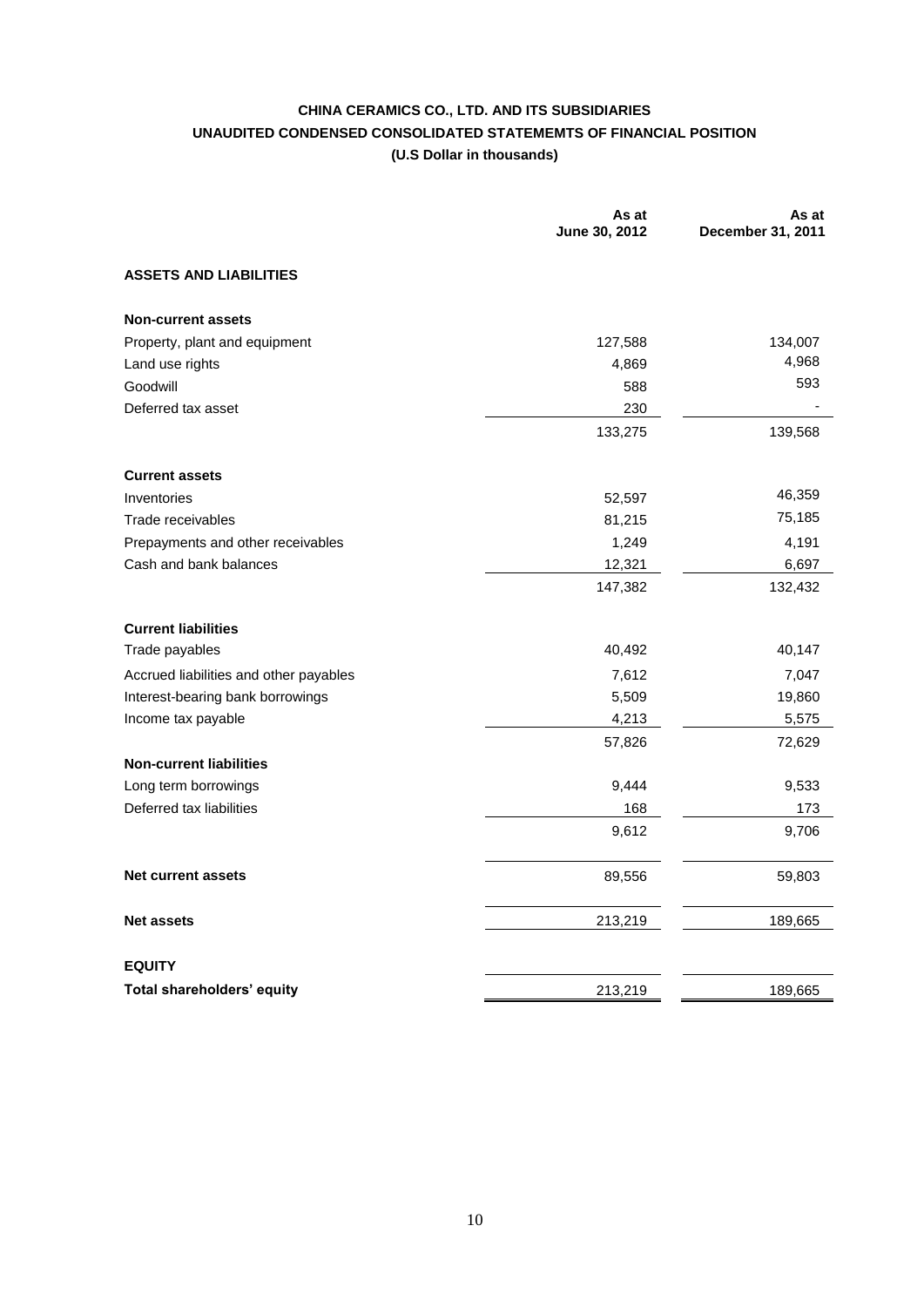## **CHINA CERAMICS CO., LTD. AND ITS SUBSIDIARIES**

## **UNAUDITED CONDENSED CONSOLIDATED STATEMENT OF COMPREHENSIVE INCOME**

## **(U.S Dollar in thousands, except EPS and share data)**

|                                                    |            | <b>Three months ended</b> | <b>Six months ended</b> |            |            |
|----------------------------------------------------|------------|---------------------------|-------------------------|------------|------------|
|                                                    | June 30    | March 31                  | June 30                 | June 30    | June 30    |
|                                                    | 2012       | 2012                      | 2011                    | 2012       | 2011       |
|                                                    |            |                           |                         |            |            |
| Revenue                                            | 69,479     | 59,134                    | 57,306                  | 128,613    | 104,136    |
| Cost of Sales                                      | (49,217)   | (41,184)                  | (39, 846)               | (90, 401)  | (72, 178)  |
| Gross profit                                       | 20,262     | 17,950                    | 17,460                  | 38,212     | 31,958     |
| Selling and distribution<br>expenses               | (447)      | (470)                     | (472)                   | (917)      | (857)      |
| Administrative expenses                            | (1, 123)   | (1,523)                   | (1,481)                 | (2,646)    | (3, 857)   |
| Finance costs                                      | (436)      | (567)                     | (353)                   | (1,003)    | (638)      |
| Other expenses                                     | (37)       | (39)                      | (99)                    | (76)       | (162)      |
| Profit before taxation                             | 18,219     | 15,351                    | 15,055                  | 33,570     | 26,444     |
| Income tax expense                                 | (4,659)    | (3,966)                   | (3,916)                 | (8,625)    | (7,089)    |
| Net Profit for the period                          | 13,560     | 11,385                    | 11,139                  | 24,945     | 19,355     |
| Attributable to:<br>Shareholders of the<br>Company |            |                           |                         |            |            |
| EPS-Basic                                          | 0.66       | 0.56                      | 0.61                    | 1.22       | 1.06       |
| <b>EPS-Diluted</b>                                 | 0.66       | 0.56                      | 0.61                    | 1.22       | 1.06       |
| Shares used in calculating<br>basic EPS            |            |                           |                         |            |            |
| <b>Basic</b>                                       | 20,430,838 | 20,430,838                | 18,254,002              | 20,430,838 | 18,254,002 |
| <b>Diluted</b>                                     | 20,430,838 | 20,430,838                | 18,254,002              | 20,430,838 | 18,254,002 |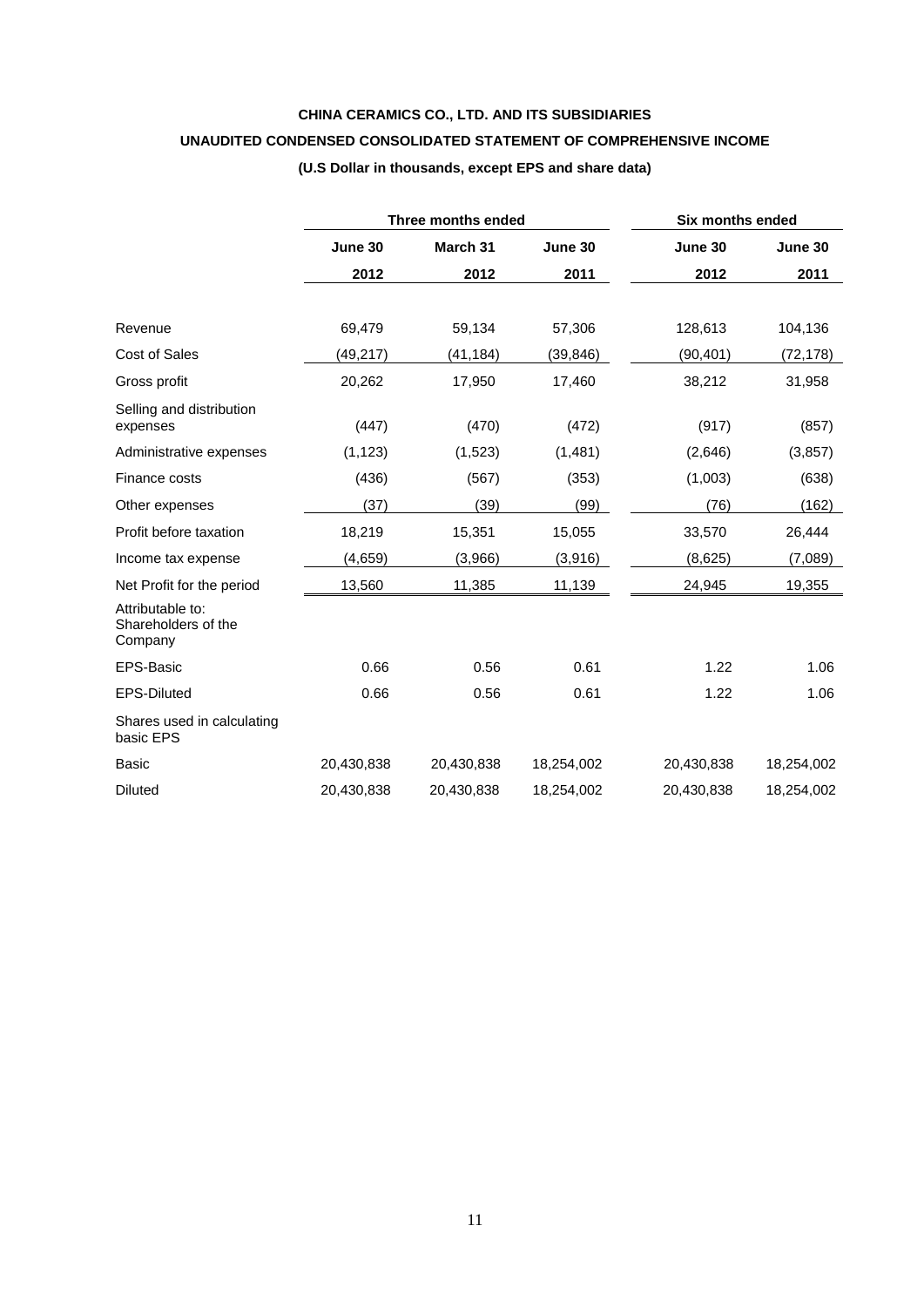## **CHINA CERAMICS CO., LTD. AND ITS SUBSIDIARIES UNAUDITED CONDENSED CONSOLIDATED STATEMENTS OF CASH FLOWS (U.S Dollar in thousands)**

|                                                |           | Three months ended |           | Six months ended |           |
|------------------------------------------------|-----------|--------------------|-----------|------------------|-----------|
|                                                | June      | March              | June      | June             | June      |
|                                                | 30        | 31                 | 30        | 30               | 30        |
|                                                | 2012      | 2012               | 2011      | 2012             | 2011      |
|                                                |           |                    |           |                  |           |
| Cash flows from operating activities           |           |                    |           |                  |           |
| Profit before taxation                         | 18,219    | 15,351             | 15,055    | 33,570           | 26,444    |
| Adjustments for                                |           |                    |           |                  |           |
| Amortization of land use rights                | 26        | 27                 | 26        | 53               | 51        |
| Depreciation of property, plant                |           |                    |           |                  |           |
| and equipment                                  | 2,584     | 2,613              | 1,740     | 5,197            | 3,081     |
| Loss on disposal of property,                  |           |                    |           |                  |           |
| plant and equipment                            |           |                    | 113       |                  | 129       |
| Provision for inventory                        | 760       | 164                |           | 924              |           |
| Share-based compensation                       | 206       | 280                | 375       | 486              | 1,457     |
| Finance costs                                  | 396       | 567                | 353       | 963              | 638       |
| Interest income                                | (19)      | (16)               | (17)      | (35)             | (51)      |
| Operating profit before working capital        |           |                    |           |                  |           |
| changes                                        | 22,172    | 18,986             | 17,645    | 41,158           | 31,749    |
| Increase in inventories                        | (815)     | (6,808)            | (6, 420)  | (7,623)          | (11, 991) |
| (Increase)/decrease in trade                   |           |                    |           |                  |           |
| receivables                                    | (12, 246) | 5,485              | (14, 587) | (6, 761)         | (23, 369) |
| (Increase)/decrease in other                   |           |                    |           |                  |           |
| receivables and prepayments                    | 1,833     | 1,083              | (165)     | 2,916            | (1,500)   |
| Increase/(decrease) in trade payables          | 1,702     | (981)              | 6,095     | 721              | 10,354    |
| Increase/(decrease) in accrued                 |           |                    |           |                  |           |
| liabilities and other payables                 | 210       | 467                | 678       | 677              | (237)     |
| Cash generated from operations                 | 12,856    | 18,232             | 3,246     | 31,088           | 5,006     |
| Interest paid                                  | (435)     | (570)              | (353)     | (1,005)          | (638)     |
| Income tax paid                                | (4, 244)  | (5,931)            | (2,584)   | (10, 175)        | (6, 372)  |
|                                                |           |                    |           |                  |           |
| Net cash generated from/(used in)              |           |                    |           |                  |           |
| operating activities                           | 8,177     | 11,731             | 309       | 19,908           | (2,004)   |
| Cash flows from investing activities           |           |                    |           |                  |           |
| Proceed from disposal of property,             |           |                    |           |                  |           |
| plant and equipment                            |           |                    | 735       |                  | 843       |
| Acquisition of property, plant and             |           |                    |           |                  |           |
| equipment                                      |           |                    | (12, 444) |                  | (37, 427) |
| Interest received                              | 19        | 16                 | 17        | 35               | 51        |
|                                                |           |                    |           |                  |           |
| Net cash generated from/(used in)              |           |                    |           |                  |           |
| investing activities                           | 19        | 16                 | (11, 692) | 35               | (36, 533) |
| Cash flows from financing activities           |           |                    |           |                  |           |
| Bank borrowings obtained                       |           |                    | 10,901    |                  | 10,901    |
| Repayment of short-term loans                  | (7, 879)  | (6, 354)           | (4, 777)  | (14, 233)        | (4, 777)  |
|                                                |           |                    |           |                  |           |
| Net cash generated from/(used in)              |           |                    |           |                  |           |
| financing activities                           | (7, 879)  | (6, 354)           | 6,124     | (14, 233)        | 6,124     |
|                                                |           |                    |           |                  |           |
| Net increase/(decrease) in cash and            |           |                    |           |                  |           |
| cash equivalents                               | 317       | 5,393              | (5,259)   | 5,710            | (32, 413) |
| Cash and cash equivalents,                     |           |                    |           |                  |           |
| beginning of period                            | 12,083    | 6,697              | 12,969    | 6,697            | 39,923    |
| Effect of foreign exchange rate<br>differences | (79)      | (7)                | 280       | (86)             | 480       |
|                                                |           |                    |           |                  |           |
| Cash and cash equivalents,                     |           |                    |           |                  |           |
| end of period                                  | 12,321    | 12,083             | 7,990     | 12,321           | 7,990     |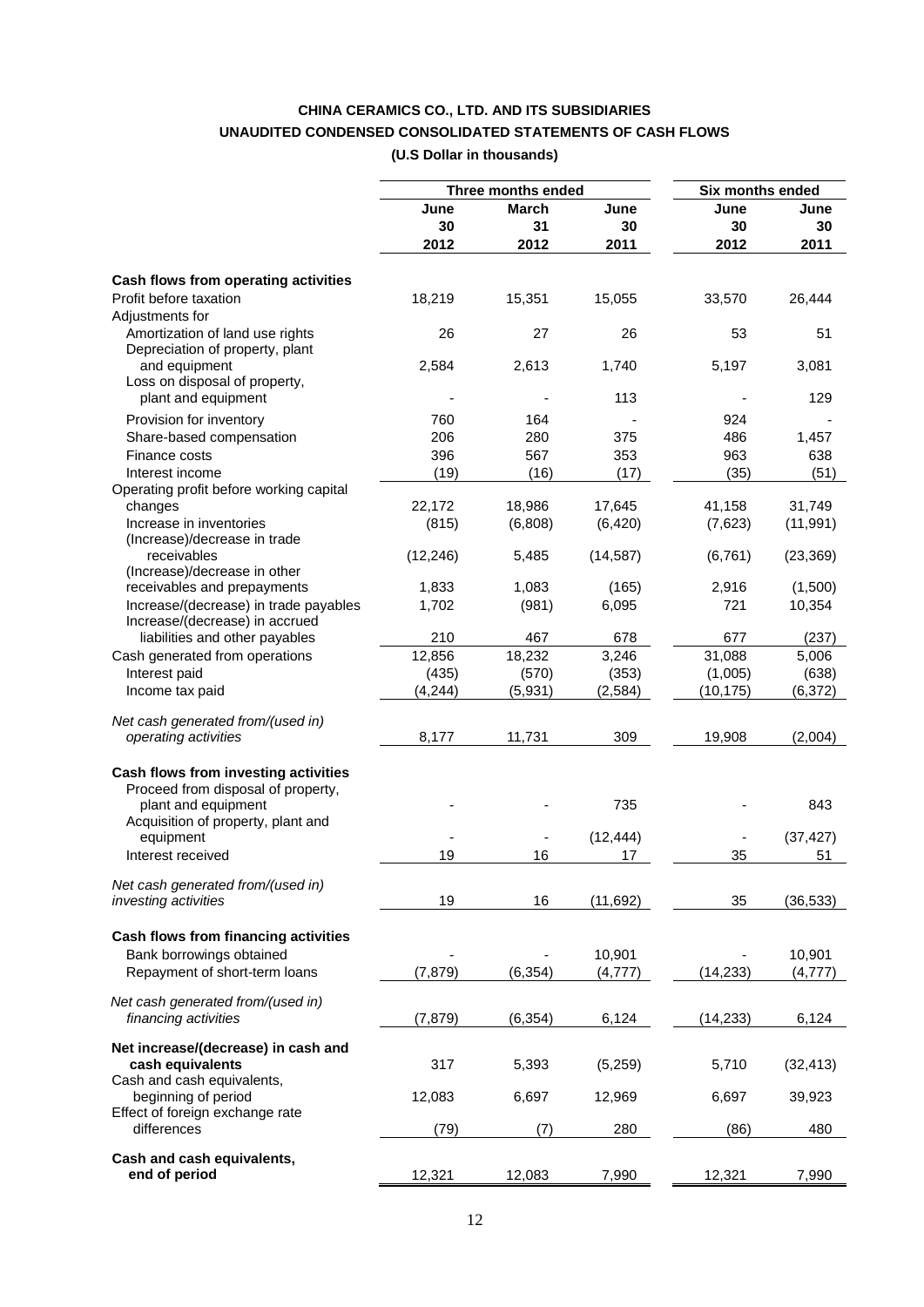**Source: China Ceramics Co., Ltd.**

#### **About Non-GAAP Financial Measures**

In addition to China Ceramics' condensed consolidation financial results under International Financial Reporting Standards ("IFRS"), the Company also provides Non-IFRS financial measures (referred to as Non-GAAP financial measures) for the second quarter of 2012, including Non-GAAP profit before taxation, Non-GAAP net income and Non-GAAP earnings per fully diluted shares, all of which exclude the share-based compensation expenses from their comparable IFRS measure. The Company believes that these Non-GAAP financial measures provide investors with another method for assessing China Ceramics' operating results in a manner that is focused on the performance of its ongoing operations and excludes share-based compensation expenses incurred for the stock option program. Readers are cautioned not to view Non-GAAP results on a stand-alone basis or as a substitute for results under GAAP, or as being comparable to results reported or forecasted by other companies, and should refer to the reconciliation of GAAP results with Non-GAAP results below. The Company believes that both management and investors benefit from referring to these Non-GAAP financial measures in assessing the performance of China Ceramics and when planning and forecasting future periods. The accompanying tables have more details on the GAAP financial measures that are most directly comparable to Non-GAAP financial measures and the related reconciliation between these financial measures.

#### **CHINA CERAMICS CO., LTD. Unaudited Reconciliation of GAAP to Non-GAAP Three months ended June 30, 2012**

|                        | <b>GAAP</b><br><b>RMB'000</b> | (1)<br><b>RMB'000</b> | <b>Non-GAAP</b><br><b>RMB'000</b> | <b>GAAP</b><br><b>USD'000</b> | (1)<br><b>USD'000</b> | <b>Non-GAAP</b><br><b>USD'000</b> |
|------------------------|-------------------------------|-----------------------|-----------------------------------|-------------------------------|-----------------------|-----------------------------------|
| Profit before taxation | 115.641                       | 1.310                 | 116.951                           | 18.219                        | 206                   | 18.425                            |
| Net profit             | 86.066                        | 1,310                 | 87.376                            | 13.560                        | 206                   | 13,766                            |
| EPS-Basic              | 4.21                          |                       | 4.28                              | 0.66                          |                       | 0.67                              |
| EPS-Diluted            | 4.21                          |                       | 4.28                              | 0.66                          |                       | 0.67                              |

#### **CHINA CERAMICS CO., LTD. Unaudited Reconciliation of GAAP to Non-GAAP Three months ended March 31, 2012**

|                        | <b>GAAP</b><br><b>RMB'000</b> | (1)<br><b>RMB'000</b> | <b>Non-GAAP</b><br><b>RMB'000</b> | <b>GAAP</b><br><b>USD'000</b> | (1)<br><b>USD'000</b> | <b>Non-GAAP</b><br><b>USD'000</b> |
|------------------------|-------------------------------|-----------------------|-----------------------------------|-------------------------------|-----------------------|-----------------------------------|
| Profit before taxation | 96.637                        | 1.761                 | 98.398                            | 15.351                        | 280                   | 15.631                            |
| Net profit             | 71.671                        | 1.761                 | 73.432                            | 11.385                        | 280                   | 11,665                            |
| EPS-Basic              | 3.51                          |                       | 3.59                              | 0.56                          |                       | 0.57                              |
| EPS-Diluted            | 3.51                          |                       | 3.59                              | 0.56                          |                       | 0.57                              |

#### **CHINA CERAMICS CO., LTD. Unaudited Reconciliation of GAAP to Non-GAAP Three months ended June 30, 2011**

|                        | <b>GAAP</b><br><b>RMB'000</b> | (1)<br><b>RMB'000</b> | <b>Non-GAAP</b><br><b>RMB'000</b> | <b>GAAP</b><br><b>USD'000</b> | (1)<br><b>USD'000</b> | <b>Non-GAAP</b><br><b>USD'000</b> |
|------------------------|-------------------------------|-----------------------|-----------------------------------|-------------------------------|-----------------------|-----------------------------------|
| Profit before taxation | 97.854                        | 2.407                 | 100.261                           | 15,055                        | 375                   | 15,430                            |
| Net profit             | 72.409                        | 2.407                 | 74.816                            | 11.139                        | 375                   | 11.514                            |
| EPS-Basic              | 3.97                          |                       | 4.10                              | 0.61                          |                       | 0.63                              |
| EPS-Diluted            | 3.97                          |                       | 4.10                              | 0.61                          |                       | 0.63                              |